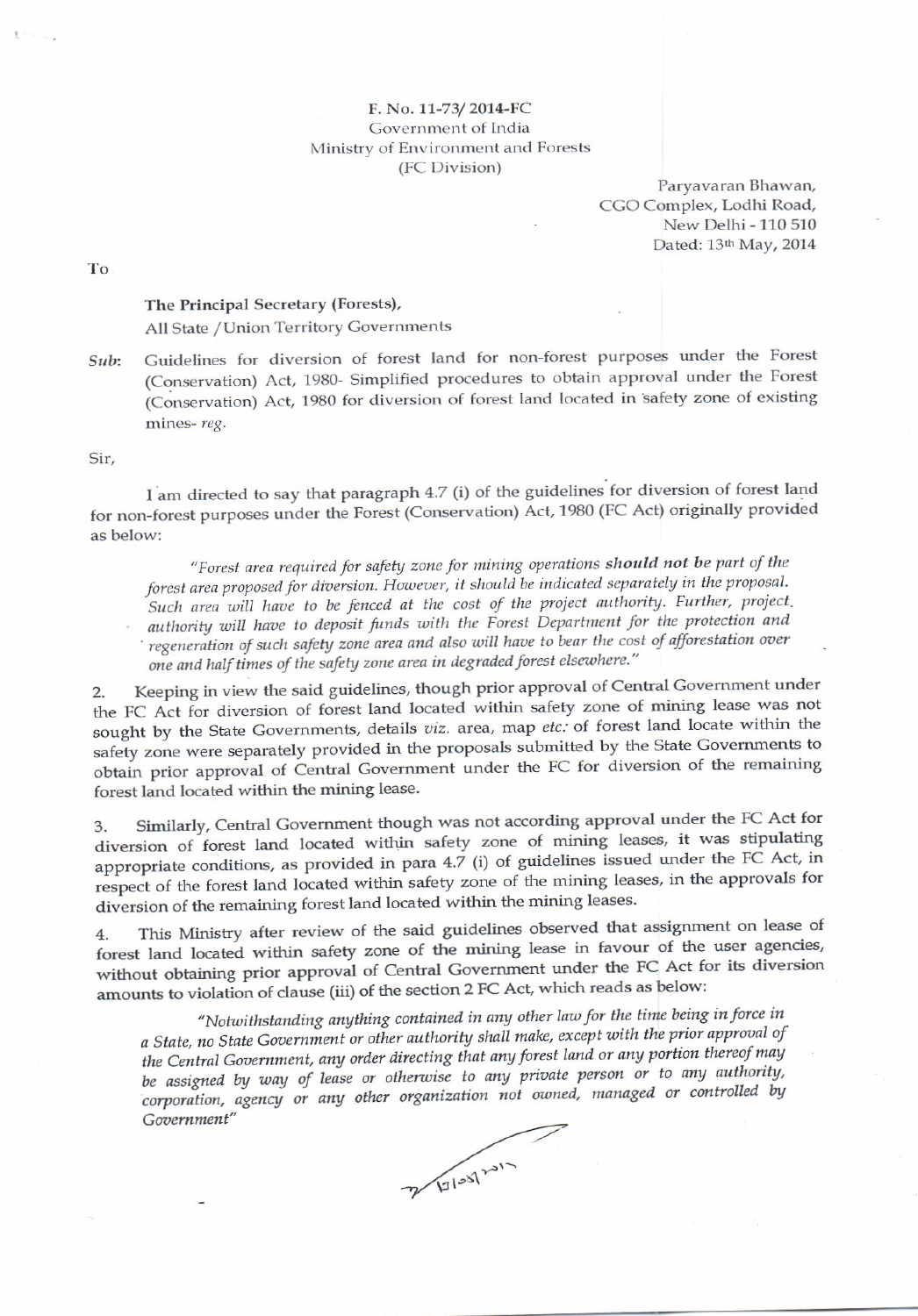Accordingly, this Ministry amended the said guidelines. The amended guidelines, 5. communicated to States/UTs. vide this Ministry's letter No. 8-25/2010-FC dated 12th July 2011 reads as below:

"Approval under the Act for diversion of entire forest land located within the mining lease, including the forest land located in safety zone, should be obtained before execution of mining lease in favour of the user agency. However, forest area required for safety zone should be indicated separately in the proposal. Such area will have to be fenced at the cost of the project authority. Further, project authority will have to deposit funds with the Forest Department for the protection and regeneration of such safety zone area and also will have to bear the cost of afforestation over one and a half times of the safety zone area in degraded forest elsewhere."

States/ Union Territories are now therefore, need to obtain prior approval of Central 6. Government under the FC Act for diversion of entire forest land located within a mining lease, including forest land located within safety zone of the mining lease.

This Ministry after examination of the matter observed that adherence to existing 7. procedure involving examination of proposal at several levels in the State/ Union Territory and Central Governments for obtaining approval under the FC Act for diversion of forest land located within the safety zone, in mines where approval under the FC Act for diversion of the entire remaining forest land has already been obtained, will not serve any useful purpose for the following reasons:

Impact of diversion of forest land located in safety zone, which in any case cannot  $(i)$ be utilised for mining or any other non-forest purpose, has already been examined at the time of grant of approval under the FC Act for diversion of the remaining forest land located within the mining lease; and

Appropriate measures to mitigate impact of diversion of such forest land have  $(ii)$ also been stipulated in the approval under the FC Act accorded for diversion of the remaining forest land located within the mining lease.

After careful examination of the matter, I am directed to say that in case of mines where 8. approval under the FC Act for diversion of the entire forest land, except the forest land located within safety zone has already been obtained and while submitting proposal for obtaining prior approval of Central Government under the FC Act for diversion of forest land located in such mines, prior approval of Central Government under the FC Act for diversion of forest land located within safety zone of the mining lease was not sought keeping in view that as per the para 4.7 (i) of guidelines issued under the FC Act approval under the FC Act for diversion of such forest land at that time was not required to be obtained, the following simplified procedure may be followed:

- State Government should seek the prior permission of the Central Government for  $(i)$ diversion of forest land located in safety zone giving details of the earlier approval in . letter form rather than initiating a fresh proposal.
- While seeking prior permission of the Central Government for diversion of such forest  $(ii)$ land, report on compliance to statute(s), circular(s) or directive(s), as applicable to the project, if any, which came into force after grant of earlier approval, shall also be submitted to the Central Government.
- (iii) In case of projects, where after placing full details of the project, including safety zone of the project, informed consent of all concerned gram sabha(s), as provided in clause (c) read with clause (b), (e) and (f) of this Ministry's letter No. 11-9/98-FC (pt.) dated 3rd August 2009, has already been obtained while obtaining earlier approval, fresh consent of

May 1212-47

 $\overline{2}$